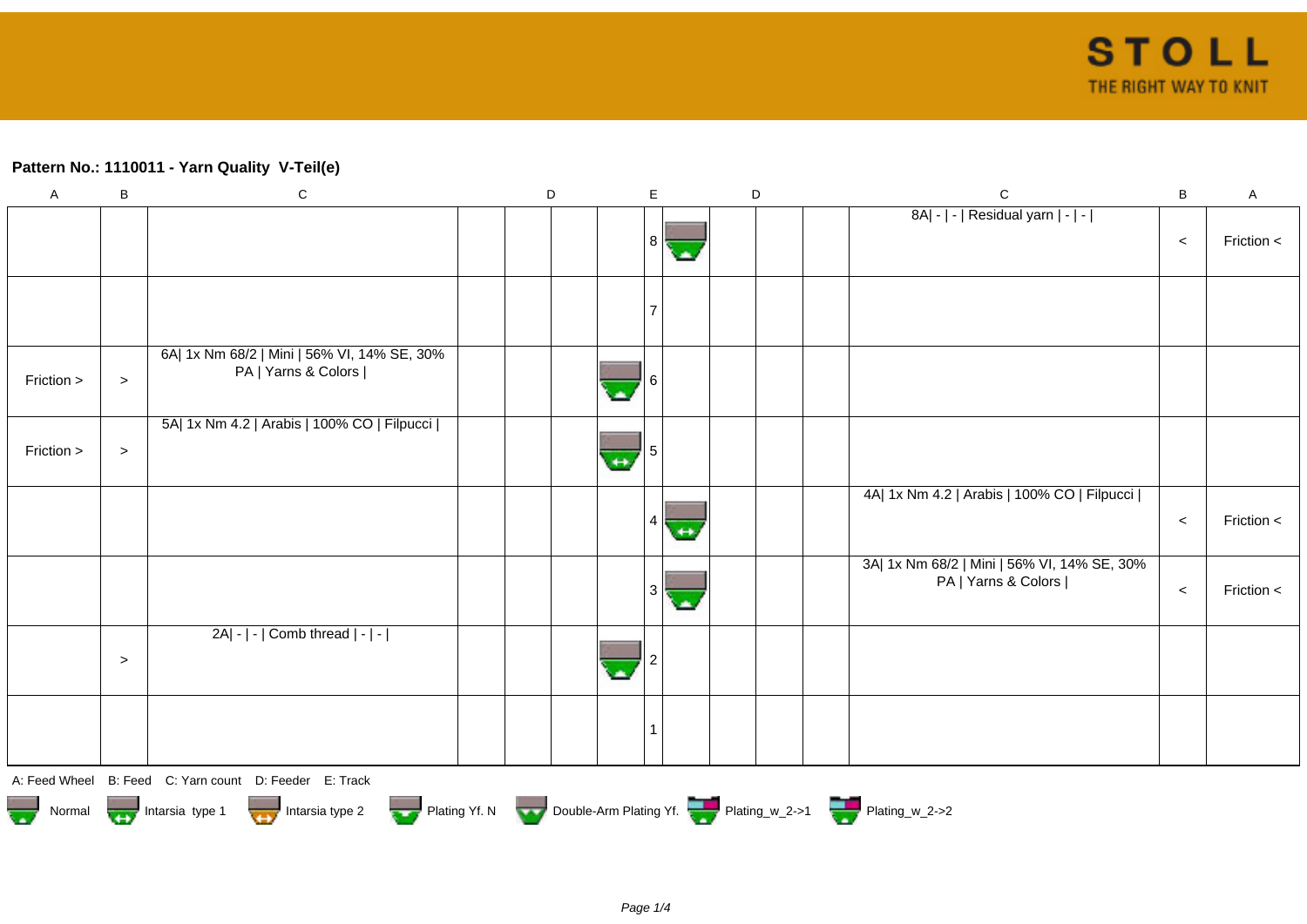## **Pattern No.: 1110011 - Yarn Quality R-Teil(e)**

| $\mathsf A$ | $\sf B$   | ${\bf C}$                                              | $\mathsf D$ |  | $\mathsf E$ |     | D | $\mathsf C$                                                        | $\sf B$ | $\mathsf{A}$ |
|-------------|-----------|--------------------------------------------------------|-------------|--|-------------|-----|---|--------------------------------------------------------------------|---------|--------------|
|             |           |                                                        |             |  | । $8 \le$   | С.  |   | 8A  -   -   Residual yarn   -   -                                  | $\,<$   | Friction <   |
|             |           |                                                        |             |  |             |     |   |                                                                    |         |              |
|             |           |                                                        |             |  | 6           |     |   |                                                                    |         |              |
|             |           |                                                        |             |  | -5          |     |   |                                                                    |         |              |
|             |           |                                                        |             |  |             | $+$ |   | 4A  1x Nm 4.2   Arabis   100% CO   Filpucci                        | $\,<$   | Friction <   |
|             |           |                                                        |             |  | 3           | ٠   |   | 3A  1x Nm 68/2   Mini   56% VI, 14% SE, 30%<br>PA   Yarns & Colors | $\prec$ | Friction <   |
|             | $\, > \,$ | $2A - $ - $ $ Comb thread $ - $ - $ $                  |             |  |             |     |   |                                                                    |         |              |
|             |           |                                                        |             |  |             |     |   |                                                                    |         |              |
|             |           | A: Feed Wheel B: Feed C: Yarn count D: Feeder E: Track |             |  |             |     |   |                                                                    |         |              |
|             |           | Normal Intarsia type 1 Intarsia type 2                 |             |  |             |     |   | Plating Yf. N Double-Arm Plating Yf. Plating_w_2->1 Plating_w_2->2 |         |              |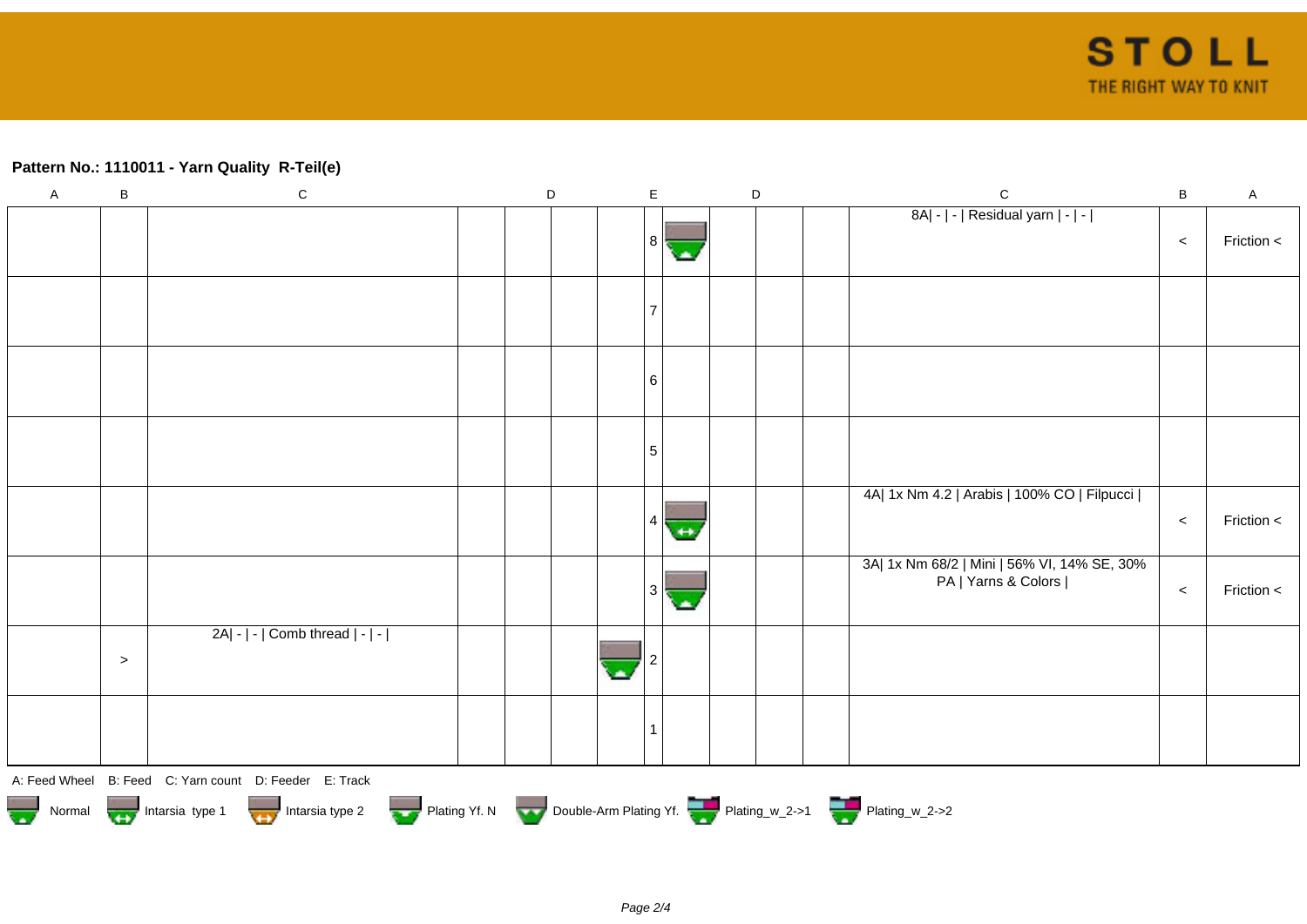## **Pattern No.: 1110011 - Yarn Quality Ärmel links**

| $\mathsf{A}$ | $\sf B$   | ${\bf C}$                                              | $\mathsf D$ |  | $\mathsf E$ |     | $\mathsf D$ | $\mathsf C$                                                        | $\sf B$ | $\mathsf A$ |
|--------------|-----------|--------------------------------------------------------|-------------|--|-------------|-----|-------------|--------------------------------------------------------------------|---------|-------------|
|              |           |                                                        |             |  | । $8 \le$   | с.  |             | 8A  -   -   Residual yarn   -   -                                  | $\,<$   | Friction <  |
|              |           |                                                        |             |  |             |     |             |                                                                    |         |             |
|              |           |                                                        |             |  | 6           |     |             |                                                                    |         |             |
|              |           |                                                        |             |  | 5           |     |             |                                                                    |         |             |
|              |           |                                                        |             |  |             | $+$ |             | 4A  1x Nm 4.2   Arabis   100% CO   Filpucci                        | $\,<$   | Friction <  |
|              |           |                                                        |             |  | 3           | ok. |             | 3A  1x Nm 68/2   Mini   56% VI, 14% SE, 30%<br>PA   Yarns & Colors | $\,<$   | Friction <  |
|              | $\, > \,$ | $2A - - $ Comb thread $ - - $                          |             |  |             |     |             |                                                                    |         |             |
|              |           |                                                        |             |  |             |     |             |                                                                    |         |             |
|              |           | A: Feed Wheel B: Feed C: Yarn count D: Feeder E: Track |             |  |             |     |             |                                                                    |         |             |
|              |           | Normal Intarsia type 1 Intarsia type 2                 |             |  |             |     |             | Plating Yf. N Double-Arm Plating Yf. Plating_w_2->1 Plating_w_2->2 |         |             |